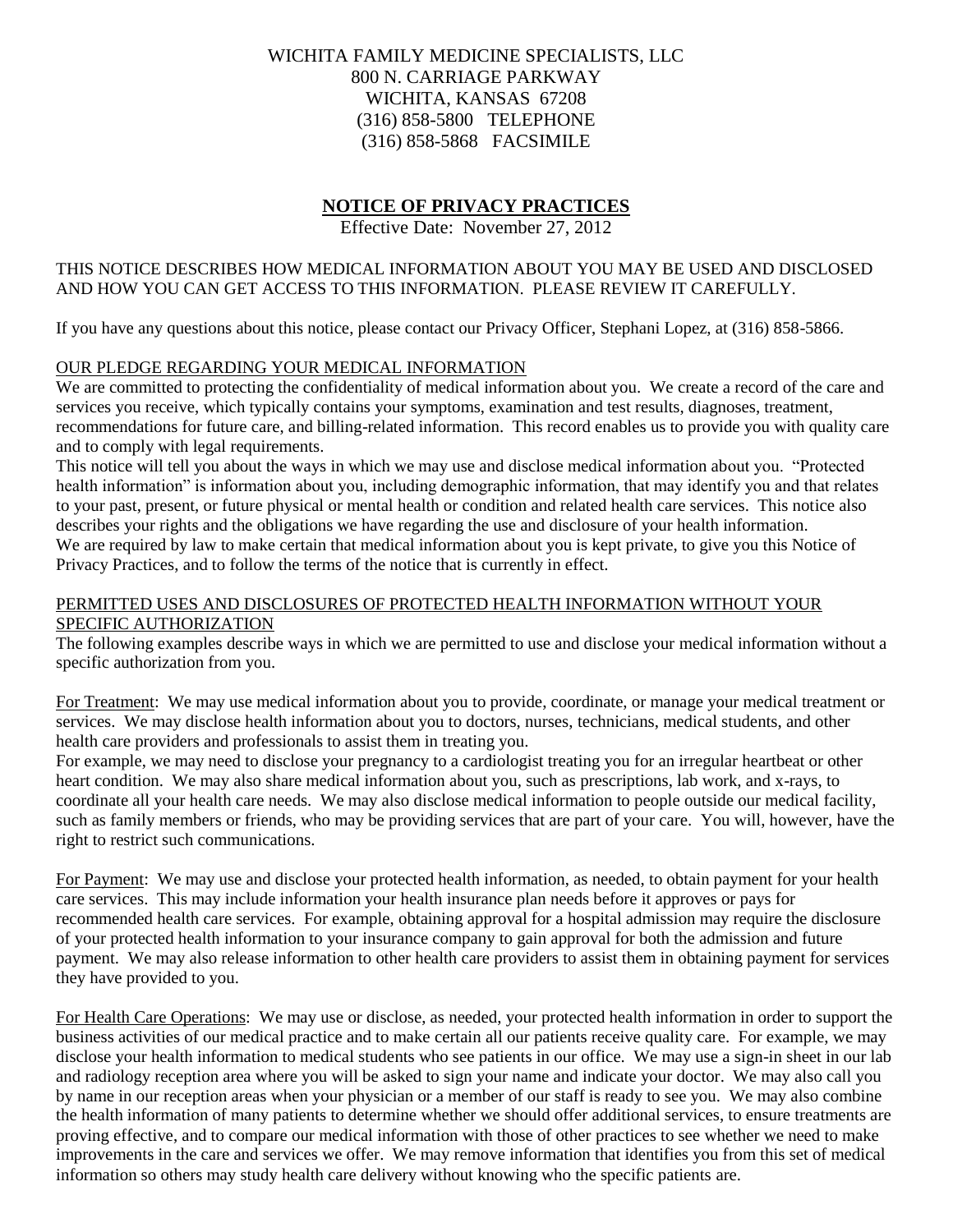Appointment Reminders: We may use and disclose medical information to contact you and remind you that you have an appointment for treatment or medical care. We may leave messages on your telephone answering machine wherein we identify our medical practice and ask you to return our call, unless you direct us to do otherwise.

Treatment Alternatives: We may use and disclose medical information to notify you of recommended treatment options or alternatives which may be of interest or benefit to you.

Health-Related Benefits and Services: We may use and disclose medical information to advise you of health-related benefits or services that may be of interest to you.

Business Associates: We have contracts or arrangements with business associates wherein we may disclose your medical information. For example, we may contract with a copy service to make copies of your medical records. We do require, in these instances, that our business associates properly safeguard your protected health information.

Individuals Involved in Your Care or Payment for Your Care: We may release medical information about you to a family member or friend who is involved in your care or payment for your care. We may also disclose information about you to an organization assisting with a disaster relief effort so that your family may receive notification of your condition and location.

Research: We may use and disclose, in limited circumstances, medical information about you for research purposes. For example, a research project may involve comparing the health and recovery of all patients who received one medication with those who received another medication, for the same condition.

As Required by Law: We will disclose medical information about you when required to do so by federal, state, or local law.

To Avert a Serious Threat to Health or Safety: We may use and disclose medical information about you when necessary to prevent a serious threat to your health or safety or the health and safety of others. Disclosure would be made only to someone able to help prevent the threat.

Coroners, Funeral Directors, and Organ Donation: We may disclose protected health information to a coroner or medical examiner for identification purposes or to assist in the determination of cause of death. We may also disclose health information to funeral directors, as authorized by law, in order that they may carry out their duties. If you are an organ donor, we may use or disclose health information to organizations which handle organ procurement; organ, eye, or tissue transplantation; or to an organ bank, as necessary to facilitate donation and transplantation.

Military and National Security: We may release medical information about Armed Forces personnel as required by military command authorities; for the purpose of determination by the Department of Veterans Affairs of a person's eligibility for benefits; or to a foreign military authority if patient is a member of that foreign military service. We may also disclose your protected health information to authorized federal officials for conducting national security and intelligence activities.

Employers: We may release health information about you to your employer if we provide services to you at the request of your employer, and the services provided relate to either medical surveillance of the workplace or a work-related illness or injury. We will give you written notice of such release of information to your employer.

Worker's Compensation: We may disclose medical information about you for worker's compensation or similar programs.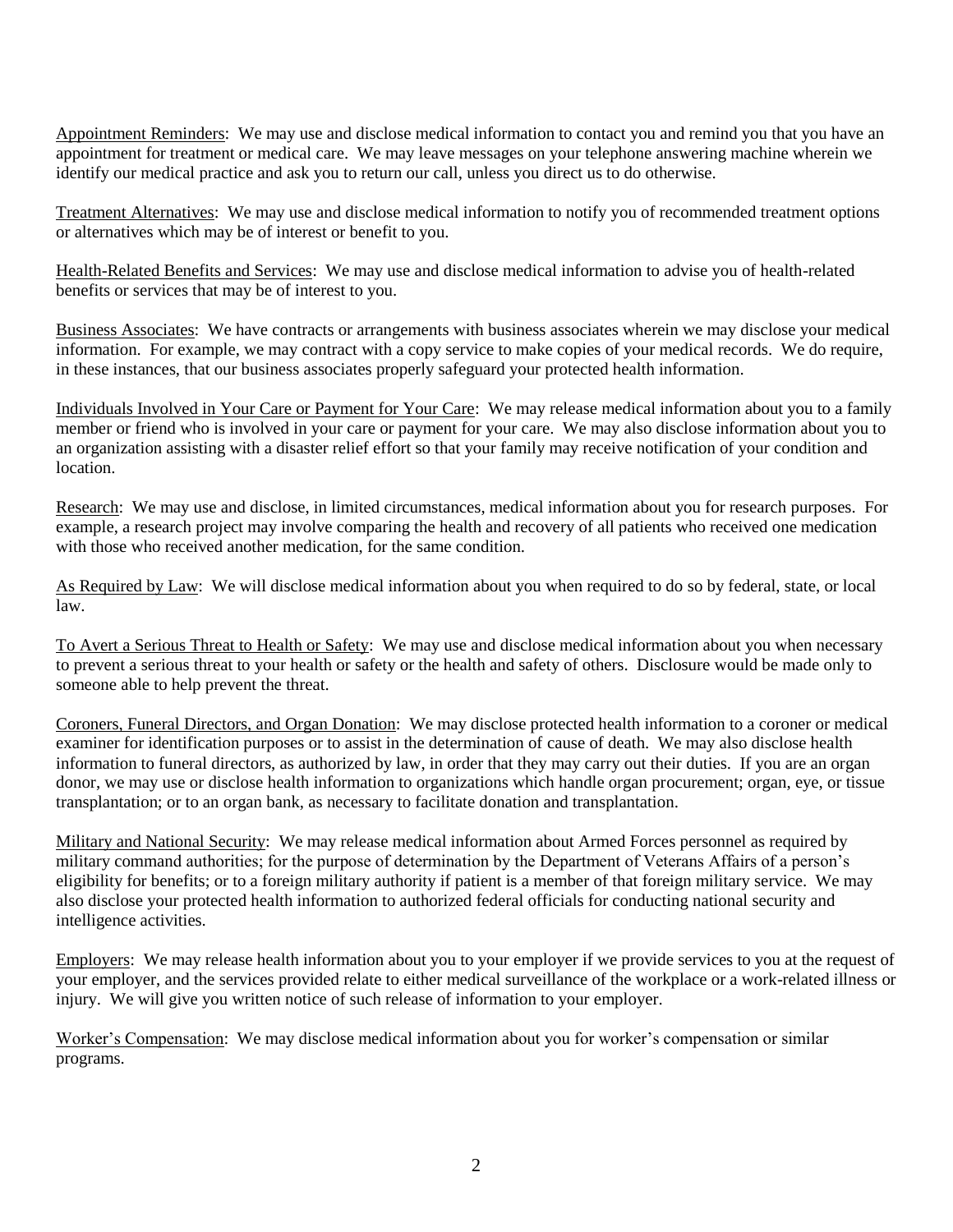Public Health Risks and Communicable Diseases: We may disclose your protected health information for public health activities and purposes to a public health authority permitted by law to collect or receive the information. These include, but are not limited to, prevention or control of disease, injury, or disability; reporting of births and deaths; reporting of child abuse or neglect; reporting of reactions to medications; notification of recalls of products; and notification to a person who may have been exposed to a disease or who may be at risk for contracting or spreading a disease. We will notify an appropriate government authority if we believe a patient has been the victim of abuse, neglect, or domestic violence only with your agreement or when required or authorized by law.

Health Oversight: We may disclose protected health information to a health oversight agency for activities authorized by law, such as audits, investigations, and inspections. These activities are necessary for the government to monitor government benefit programs and compliance with civil rights laws.

Legal Proceedings: If you are involved in a lawsuit, we may disclose health information in response to a court or administrative order. We may also disclose this information in response to a subpoena or discovery request, but only if efforts have been made to notify you or to obtain an order protecting requested information.

Law Enforcement: We may also release health information for law enforcement purposes. These purposes include a court order, subpoena, warrant, or summons; identification or location of a suspect, fugitive, material witness, or missing person; information about the victim of a crime; information about a death we believe may be the result of criminal conduct; information concerning criminal conduct in our office; and, in emergency circumstances, the reporting of a crime, the location of a crime, or the identity or description of the person who committed the crime.

Inmates: If you are an inmate of a correctional facility or in the custody of a law enforcement official, we may release medical information about you for the institution to provide you with health care, to protect the health and safety of you and others, or for the safety and security of the institution.

### OTHER USES AND DISCLOSURES

Uses and disclosures not covered by this notice will be made only with your written authorization. You may revoke your authorization, in writing, at any time.

#### CHANGES TO THIS NOTICE

We reserve the right to change this notice. Its first page will always contain its effective date.

## YOUR INDIVIDUAL RIGHTS REGARDING YOUR HEALTH INFORMATION

Right to Inspect and Copy: This means you may inspect and obtain a copy of your medical information to include medical and billing records. Under federal law, however, you may not inspect or copy psychotherapy notes and information compiled in reasonable anticipation of, or use in, a civil, criminal, or administrative action or proceeding. To inspect and request copies of protected health information, you must make your request in writing to our Privacy Officer. We may charge you a fee for the costs of copying and mailing information you request. We may deny your request to inspect and copy in certain very limited circumstances. If you receive a denial, you may request that the denial be reviewed by another licensed health care professional chosen by Wichita Family Medicine Specialists, LLC. We will comply with the outcome of that review.

Right to Request Amendment: If you feel that medical information we have about you is incorrect or incomplete, you may ask us to amend the information. Your request must be in writing and submitted to our Privacy Officer. In addition, you must provide a reason that supports your request. We may deny your request if you ask us to amend information that was not created by us, is not part of the medical information kept by or for our practice, is not part of the information open to patient inspection or copying, or if the information as it exists is accurate and complete.

Right to an Accounting of Disclosures: You have the right to request a list of the disclosures we have made of medical information about you. You must submit your request in writing to our Privacy Officer, your request must state a time period which may not be longer that six years and may not include dates before April 14, 2003, and your request should indicate in what form you want the list (paper or electronic).